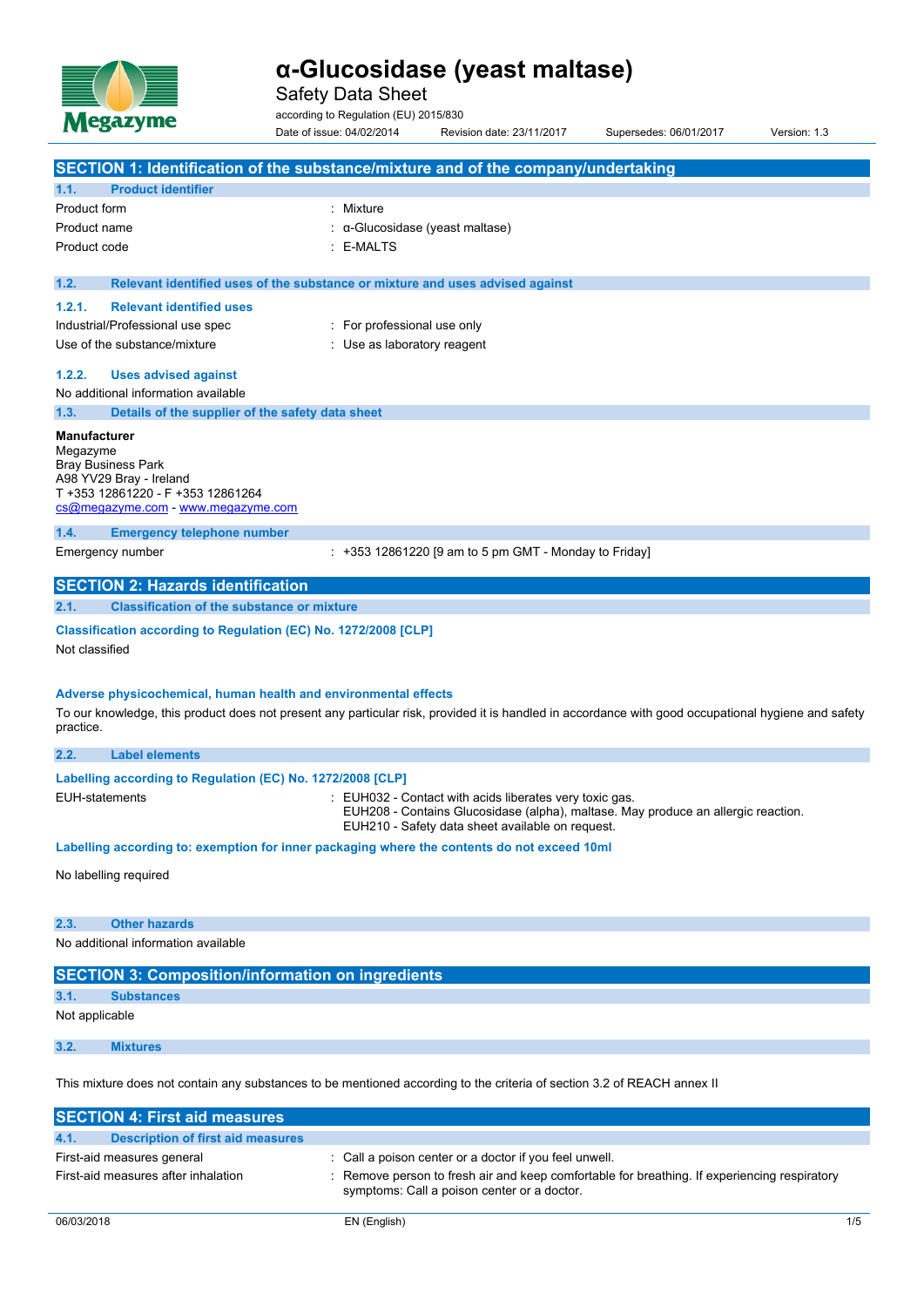## Safety Data Sheet

| First-aid measures after skin contact<br>: Wash skin with plenty of water.<br>First-aid measures after eye contact<br>: Rinse eyes with water as a precaution.<br>: Call a poison center or a doctor if you feel unwell.<br>First-aid measures after ingestion<br>4.2.<br>Most important symptoms and effects, both acute and delayed<br>Symptoms/effects after inhalation<br>: May cause allergy or asthma symptoms or breathing difficulties if inhaled.<br>4.3.<br>Indication of any immediate medical attention and special treatment needed<br>Treat symptomatically.<br><b>SECTION 5: Firefighting measures</b><br>5.1.<br><b>Extinguishing media</b><br>Suitable extinguishing media<br>: Water spray. Dry powder. Foam. Carbon dioxide.<br>5.2.<br>Special hazards arising from the substance or mixture<br>Hazardous decomposition products in case of<br>: Toxic fumes may be released.<br>fire<br>5.3.<br><b>Advice for firefighters</b><br>: Do not attempt to take action without suitable protective equipment. Self-contained breathing<br>Protection during firefighting<br>apparatus. Complete protective clothing.<br><b>SECTION 6: Accidental release measures</b><br>6.1.<br>Personal precautions, protective equipment and emergency procedures<br>6.1.1.<br>For non-emergency personnel<br><b>Emergency procedures</b><br>: Ventilate spillage area. Avoid breathing dust/fume/gas/mist/vapours/spray.<br>6.1.2.<br>For emergency responders<br>Do not attempt to take action without suitable protective equipment. For further information<br>Protective equipment<br>refer to section 8: "Exposure controls/personal protection".<br>6.2.<br><b>Environmental precautions</b><br>Avoid release to the environment.<br>6.3.<br>Methods and material for containment and cleaning up<br>: Take up liquid spill into absorbent material.<br>Methods for cleaning up<br>Other information<br>: Dispose of materials or solid residues at an authorized site.<br>6.4.<br><b>Reference to other sections</b> |
|---------------------------------------------------------------------------------------------------------------------------------------------------------------------------------------------------------------------------------------------------------------------------------------------------------------------------------------------------------------------------------------------------------------------------------------------------------------------------------------------------------------------------------------------------------------------------------------------------------------------------------------------------------------------------------------------------------------------------------------------------------------------------------------------------------------------------------------------------------------------------------------------------------------------------------------------------------------------------------------------------------------------------------------------------------------------------------------------------------------------------------------------------------------------------------------------------------------------------------------------------------------------------------------------------------------------------------------------------------------------------------------------------------------------------------------------------------------------------------------------------------------------------------------------------------------------------------------------------------------------------------------------------------------------------------------------------------------------------------------------------------------------------------------------------------------------------------------------------------------------------------------------------------------------------------------------------------------------------------------------------------------------------------|
|                                                                                                                                                                                                                                                                                                                                                                                                                                                                                                                                                                                                                                                                                                                                                                                                                                                                                                                                                                                                                                                                                                                                                                                                                                                                                                                                                                                                                                                                                                                                                                                                                                                                                                                                                                                                                                                                                                                                                                                                                                 |
|                                                                                                                                                                                                                                                                                                                                                                                                                                                                                                                                                                                                                                                                                                                                                                                                                                                                                                                                                                                                                                                                                                                                                                                                                                                                                                                                                                                                                                                                                                                                                                                                                                                                                                                                                                                                                                                                                                                                                                                                                                 |
|                                                                                                                                                                                                                                                                                                                                                                                                                                                                                                                                                                                                                                                                                                                                                                                                                                                                                                                                                                                                                                                                                                                                                                                                                                                                                                                                                                                                                                                                                                                                                                                                                                                                                                                                                                                                                                                                                                                                                                                                                                 |
|                                                                                                                                                                                                                                                                                                                                                                                                                                                                                                                                                                                                                                                                                                                                                                                                                                                                                                                                                                                                                                                                                                                                                                                                                                                                                                                                                                                                                                                                                                                                                                                                                                                                                                                                                                                                                                                                                                                                                                                                                                 |
|                                                                                                                                                                                                                                                                                                                                                                                                                                                                                                                                                                                                                                                                                                                                                                                                                                                                                                                                                                                                                                                                                                                                                                                                                                                                                                                                                                                                                                                                                                                                                                                                                                                                                                                                                                                                                                                                                                                                                                                                                                 |
|                                                                                                                                                                                                                                                                                                                                                                                                                                                                                                                                                                                                                                                                                                                                                                                                                                                                                                                                                                                                                                                                                                                                                                                                                                                                                                                                                                                                                                                                                                                                                                                                                                                                                                                                                                                                                                                                                                                                                                                                                                 |
|                                                                                                                                                                                                                                                                                                                                                                                                                                                                                                                                                                                                                                                                                                                                                                                                                                                                                                                                                                                                                                                                                                                                                                                                                                                                                                                                                                                                                                                                                                                                                                                                                                                                                                                                                                                                                                                                                                                                                                                                                                 |
|                                                                                                                                                                                                                                                                                                                                                                                                                                                                                                                                                                                                                                                                                                                                                                                                                                                                                                                                                                                                                                                                                                                                                                                                                                                                                                                                                                                                                                                                                                                                                                                                                                                                                                                                                                                                                                                                                                                                                                                                                                 |
|                                                                                                                                                                                                                                                                                                                                                                                                                                                                                                                                                                                                                                                                                                                                                                                                                                                                                                                                                                                                                                                                                                                                                                                                                                                                                                                                                                                                                                                                                                                                                                                                                                                                                                                                                                                                                                                                                                                                                                                                                                 |
|                                                                                                                                                                                                                                                                                                                                                                                                                                                                                                                                                                                                                                                                                                                                                                                                                                                                                                                                                                                                                                                                                                                                                                                                                                                                                                                                                                                                                                                                                                                                                                                                                                                                                                                                                                                                                                                                                                                                                                                                                                 |
|                                                                                                                                                                                                                                                                                                                                                                                                                                                                                                                                                                                                                                                                                                                                                                                                                                                                                                                                                                                                                                                                                                                                                                                                                                                                                                                                                                                                                                                                                                                                                                                                                                                                                                                                                                                                                                                                                                                                                                                                                                 |
|                                                                                                                                                                                                                                                                                                                                                                                                                                                                                                                                                                                                                                                                                                                                                                                                                                                                                                                                                                                                                                                                                                                                                                                                                                                                                                                                                                                                                                                                                                                                                                                                                                                                                                                                                                                                                                                                                                                                                                                                                                 |
|                                                                                                                                                                                                                                                                                                                                                                                                                                                                                                                                                                                                                                                                                                                                                                                                                                                                                                                                                                                                                                                                                                                                                                                                                                                                                                                                                                                                                                                                                                                                                                                                                                                                                                                                                                                                                                                                                                                                                                                                                                 |
|                                                                                                                                                                                                                                                                                                                                                                                                                                                                                                                                                                                                                                                                                                                                                                                                                                                                                                                                                                                                                                                                                                                                                                                                                                                                                                                                                                                                                                                                                                                                                                                                                                                                                                                                                                                                                                                                                                                                                                                                                                 |
|                                                                                                                                                                                                                                                                                                                                                                                                                                                                                                                                                                                                                                                                                                                                                                                                                                                                                                                                                                                                                                                                                                                                                                                                                                                                                                                                                                                                                                                                                                                                                                                                                                                                                                                                                                                                                                                                                                                                                                                                                                 |
|                                                                                                                                                                                                                                                                                                                                                                                                                                                                                                                                                                                                                                                                                                                                                                                                                                                                                                                                                                                                                                                                                                                                                                                                                                                                                                                                                                                                                                                                                                                                                                                                                                                                                                                                                                                                                                                                                                                                                                                                                                 |
|                                                                                                                                                                                                                                                                                                                                                                                                                                                                                                                                                                                                                                                                                                                                                                                                                                                                                                                                                                                                                                                                                                                                                                                                                                                                                                                                                                                                                                                                                                                                                                                                                                                                                                                                                                                                                                                                                                                                                                                                                                 |
|                                                                                                                                                                                                                                                                                                                                                                                                                                                                                                                                                                                                                                                                                                                                                                                                                                                                                                                                                                                                                                                                                                                                                                                                                                                                                                                                                                                                                                                                                                                                                                                                                                                                                                                                                                                                                                                                                                                                                                                                                                 |
|                                                                                                                                                                                                                                                                                                                                                                                                                                                                                                                                                                                                                                                                                                                                                                                                                                                                                                                                                                                                                                                                                                                                                                                                                                                                                                                                                                                                                                                                                                                                                                                                                                                                                                                                                                                                                                                                                                                                                                                                                                 |
|                                                                                                                                                                                                                                                                                                                                                                                                                                                                                                                                                                                                                                                                                                                                                                                                                                                                                                                                                                                                                                                                                                                                                                                                                                                                                                                                                                                                                                                                                                                                                                                                                                                                                                                                                                                                                                                                                                                                                                                                                                 |
|                                                                                                                                                                                                                                                                                                                                                                                                                                                                                                                                                                                                                                                                                                                                                                                                                                                                                                                                                                                                                                                                                                                                                                                                                                                                                                                                                                                                                                                                                                                                                                                                                                                                                                                                                                                                                                                                                                                                                                                                                                 |
|                                                                                                                                                                                                                                                                                                                                                                                                                                                                                                                                                                                                                                                                                                                                                                                                                                                                                                                                                                                                                                                                                                                                                                                                                                                                                                                                                                                                                                                                                                                                                                                                                                                                                                                                                                                                                                                                                                                                                                                                                                 |
|                                                                                                                                                                                                                                                                                                                                                                                                                                                                                                                                                                                                                                                                                                                                                                                                                                                                                                                                                                                                                                                                                                                                                                                                                                                                                                                                                                                                                                                                                                                                                                                                                                                                                                                                                                                                                                                                                                                                                                                                                                 |
|                                                                                                                                                                                                                                                                                                                                                                                                                                                                                                                                                                                                                                                                                                                                                                                                                                                                                                                                                                                                                                                                                                                                                                                                                                                                                                                                                                                                                                                                                                                                                                                                                                                                                                                                                                                                                                                                                                                                                                                                                                 |
|                                                                                                                                                                                                                                                                                                                                                                                                                                                                                                                                                                                                                                                                                                                                                                                                                                                                                                                                                                                                                                                                                                                                                                                                                                                                                                                                                                                                                                                                                                                                                                                                                                                                                                                                                                                                                                                                                                                                                                                                                                 |
|                                                                                                                                                                                                                                                                                                                                                                                                                                                                                                                                                                                                                                                                                                                                                                                                                                                                                                                                                                                                                                                                                                                                                                                                                                                                                                                                                                                                                                                                                                                                                                                                                                                                                                                                                                                                                                                                                                                                                                                                                                 |
| For further information refer to section 13.                                                                                                                                                                                                                                                                                                                                                                                                                                                                                                                                                                                                                                                                                                                                                                                                                                                                                                                                                                                                                                                                                                                                                                                                                                                                                                                                                                                                                                                                                                                                                                                                                                                                                                                                                                                                                                                                                                                                                                                    |
| <b>SECTION 7: Handling and storage</b>                                                                                                                                                                                                                                                                                                                                                                                                                                                                                                                                                                                                                                                                                                                                                                                                                                                                                                                                                                                                                                                                                                                                                                                                                                                                                                                                                                                                                                                                                                                                                                                                                                                                                                                                                                                                                                                                                                                                                                                          |
| 7.1.<br><b>Precautions for safe handling</b>                                                                                                                                                                                                                                                                                                                                                                                                                                                                                                                                                                                                                                                                                                                                                                                                                                                                                                                                                                                                                                                                                                                                                                                                                                                                                                                                                                                                                                                                                                                                                                                                                                                                                                                                                                                                                                                                                                                                                                                    |
| Precautions for safe handling<br>: Ensure good ventilation of the work station. Wear personal protective equipment. Avoid<br>breathing dust/fume/gas/mist/vapours/spray.                                                                                                                                                                                                                                                                                                                                                                                                                                                                                                                                                                                                                                                                                                                                                                                                                                                                                                                                                                                                                                                                                                                                                                                                                                                                                                                                                                                                                                                                                                                                                                                                                                                                                                                                                                                                                                                        |
| : Do not eat, drink or smoke when using this product. Always wash hands after handling the<br>Hygiene measures<br>product.                                                                                                                                                                                                                                                                                                                                                                                                                                                                                                                                                                                                                                                                                                                                                                                                                                                                                                                                                                                                                                                                                                                                                                                                                                                                                                                                                                                                                                                                                                                                                                                                                                                                                                                                                                                                                                                                                                      |
|                                                                                                                                                                                                                                                                                                                                                                                                                                                                                                                                                                                                                                                                                                                                                                                                                                                                                                                                                                                                                                                                                                                                                                                                                                                                                                                                                                                                                                                                                                                                                                                                                                                                                                                                                                                                                                                                                                                                                                                                                                 |
| 7.2.<br><b>Conditions for safe storage, including any incompatibilities</b>                                                                                                                                                                                                                                                                                                                                                                                                                                                                                                                                                                                                                                                                                                                                                                                                                                                                                                                                                                                                                                                                                                                                                                                                                                                                                                                                                                                                                                                                                                                                                                                                                                                                                                                                                                                                                                                                                                                                                     |
| : Store in a well-ventilated place. Keep cool.<br>Storage conditions                                                                                                                                                                                                                                                                                                                                                                                                                                                                                                                                                                                                                                                                                                                                                                                                                                                                                                                                                                                                                                                                                                                                                                                                                                                                                                                                                                                                                                                                                                                                                                                                                                                                                                                                                                                                                                                                                                                                                            |
| 7.3.<br><b>Specific end use(s)</b>                                                                                                                                                                                                                                                                                                                                                                                                                                                                                                                                                                                                                                                                                                                                                                                                                                                                                                                                                                                                                                                                                                                                                                                                                                                                                                                                                                                                                                                                                                                                                                                                                                                                                                                                                                                                                                                                                                                                                                                              |
| No additional information available                                                                                                                                                                                                                                                                                                                                                                                                                                                                                                                                                                                                                                                                                                                                                                                                                                                                                                                                                                                                                                                                                                                                                                                                                                                                                                                                                                                                                                                                                                                                                                                                                                                                                                                                                                                                                                                                                                                                                                                             |
| <b>SECTION 8: Exposure controls/personal protection</b>                                                                                                                                                                                                                                                                                                                                                                                                                                                                                                                                                                                                                                                                                                                                                                                                                                                                                                                                                                                                                                                                                                                                                                                                                                                                                                                                                                                                                                                                                                                                                                                                                                                                                                                                                                                                                                                                                                                                                                         |
| 8.1.<br><b>Control parameters</b>                                                                                                                                                                                                                                                                                                                                                                                                                                                                                                                                                                                                                                                                                                                                                                                                                                                                                                                                                                                                                                                                                                                                                                                                                                                                                                                                                                                                                                                                                                                                                                                                                                                                                                                                                                                                                                                                                                                                                                                               |

## **8.2. Exposure controls**

## **Appropriate engineering controls:**

Ensure good ventilation of the work station.

## **Hand protection:**

| Protective gloves |  |
|-------------------|--|

| Type              | <b>Material</b>      | <b>Permeation</b>     | Thickness (mm) | Penetration | <b>Standard</b> |     |
|-------------------|----------------------|-----------------------|----------------|-------------|-----------------|-----|
| Disposable gloves | Nitrile rubber (NBR) | $3$ ( $> 60$ minutes) |                | 2 (< 1.5)   | EN 374-2        |     |
| 06/03/2018        |                      | EN (English)          |                |             |                 | 2/5 |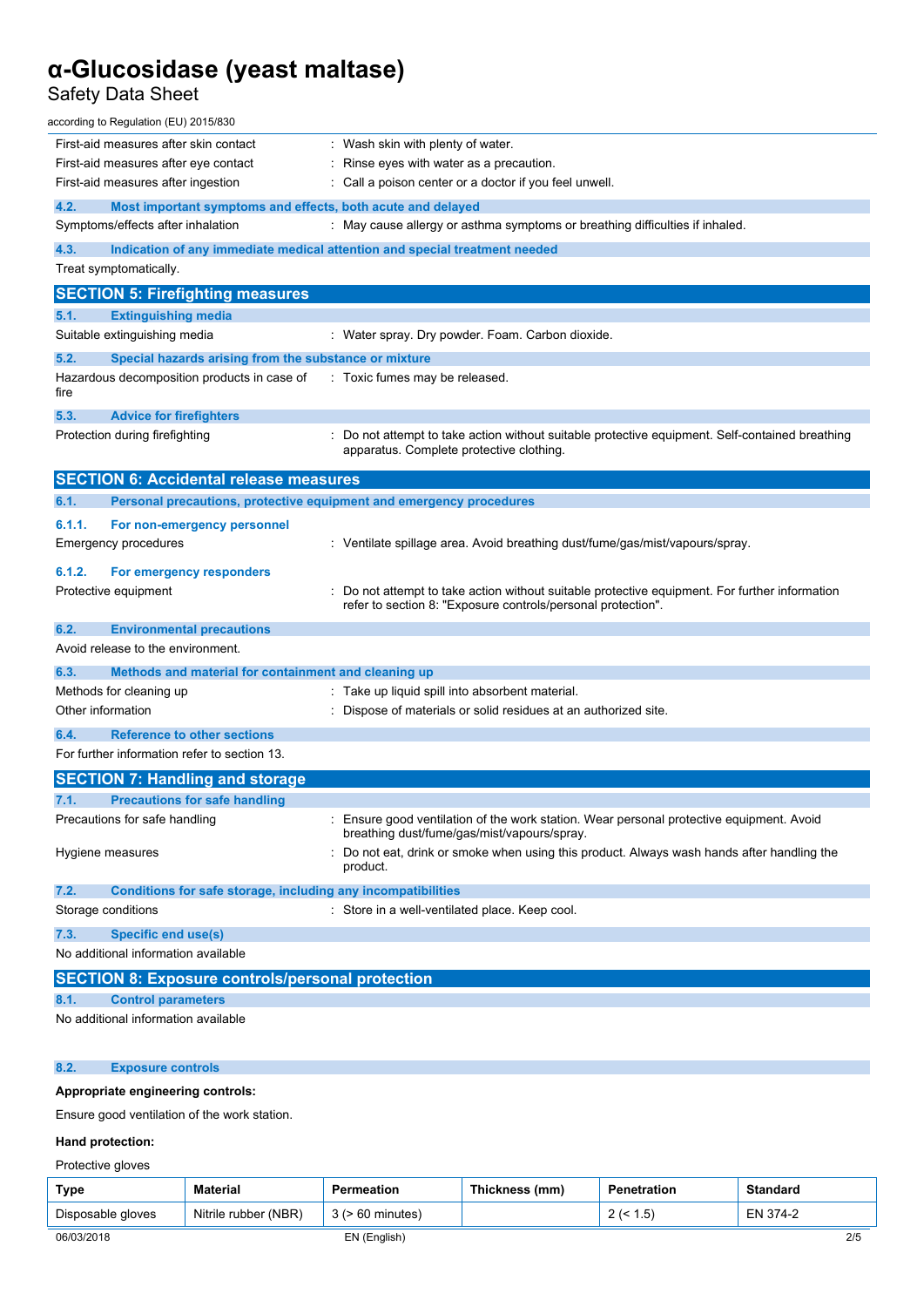Safety Data Sheet

according to Regulation (EU) 2015/830

## **Eye protection:**

## Safety glasses

| Type           | <b>Use</b> | <b>Characteristics</b>        | <b>Standard</b> |
|----------------|------------|-------------------------------|-----------------|
| Safety glasses | Droplet    | With<br>n side shields. clear | EN 166          |

## **Skin and body protection:**

Wear suitable protective clothing

| Type     | $^{\circ}$ Standa $\ldots$<br>. |
|----------|---------------------------------|
| Lab coat |                                 |

## **Respiratory protection:**

[In case of inadequate ventilation] wear respiratory protection.

| <b>Device</b> | <b>Filter type</b> | <b>Condition</b>                | <b>Standard</b> |
|---------------|--------------------|---------------------------------|-----------------|
| Dust mask     | Type P1            | Protection for Liquid particles | EN 143, EN 149  |



### **Environmental exposure controls:**

Avoid release to the environment.

| <b>SECTION 9: Physical and chemical properties</b>            |                   |
|---------------------------------------------------------------|-------------------|
| Information on basic physical and chemical properties<br>9.1. |                   |
| Physical state                                                | $:$ Liquid        |
| Colour                                                        | white.            |
| Odour                                                         | None.             |
| Odour threshold                                               | No data available |
| рH                                                            | No data available |
| Relative evaporation rate (butylacetate=1)                    | No data available |
| Melting point                                                 | Not applicable    |
| Freezing point                                                | No data available |
| Boiling point                                                 | No data available |
| Flash point                                                   | No data available |
| Auto-ignition temperature                                     | No data available |
| Decomposition temperature                                     | No data available |
| Flammability (solid, gas)                                     | Not applicable    |
| Vapour pressure                                               | No data available |
| Relative vapour density at 20 °C                              | No data available |
| Relative density                                              | No data available |
| Solubility                                                    | Soluble in water. |
| Log Pow                                                       | No data available |
| Viscosity, kinematic                                          | No data available |
| Viscosity, dynamic                                            | No data available |
| <b>Explosive properties</b>                                   | No data available |
| Oxidising properties                                          | No data available |
| <b>Explosive limits</b>                                       | No data available |
| <b>Other information</b><br>9.2.                              |                   |
| No additional information available                           |                   |

## **SECTION 10: Stability and reactivity**

**10.1. Reactivity**

The product is non-reactive under normal conditions of use, storage and transport.

**10.2. Chemical stability**

Stable under normal conditions.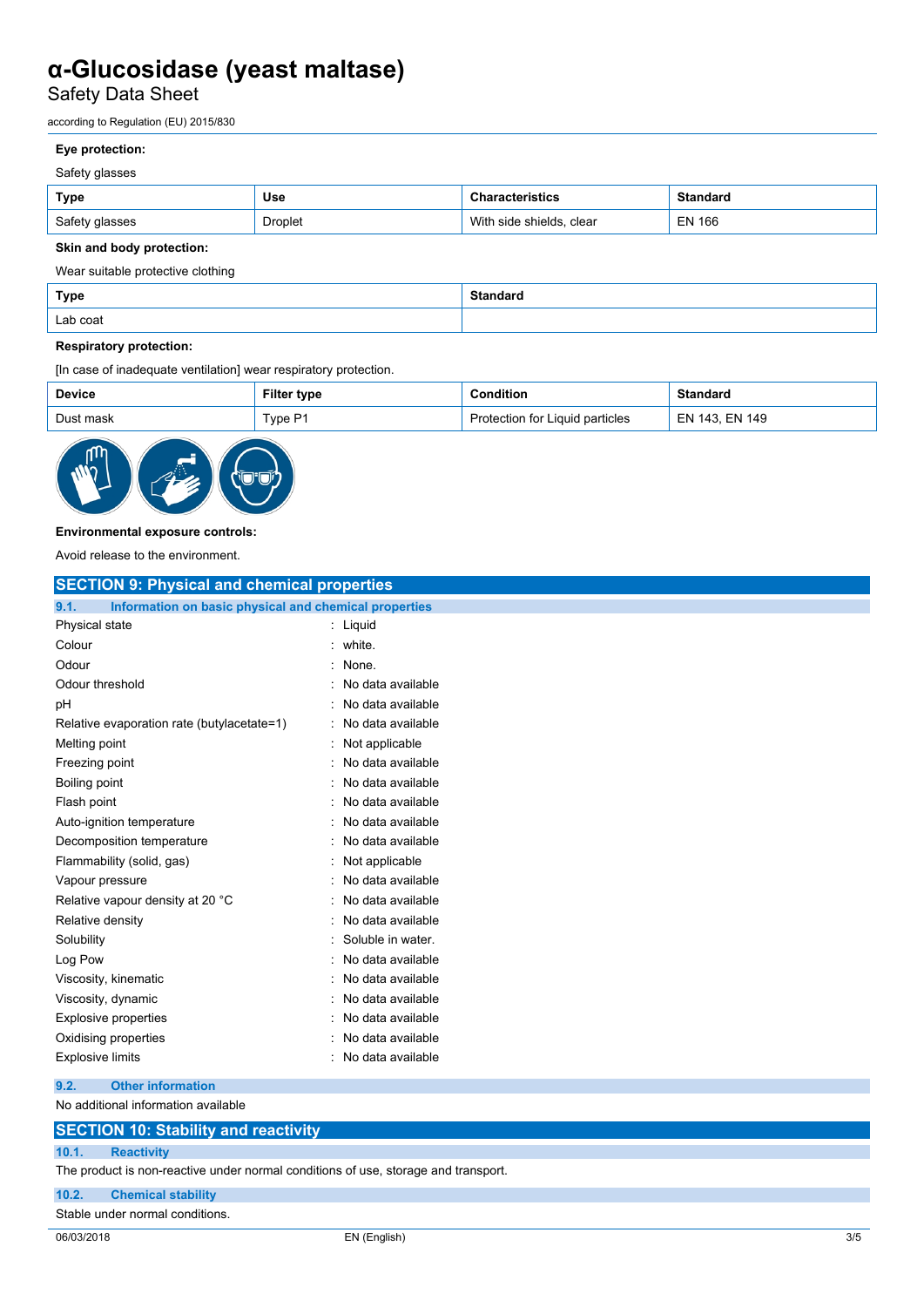Safety Data Sheet

according to Regulation (EU) 2015/830

| 10.3.  | <b>Possibility of hazardous reactions</b>                               |
|--------|-------------------------------------------------------------------------|
|        | Contact with acids liberates very toxic gas.                            |
| 10.4.  | <b>Conditions to avoid</b>                                              |
|        | None under recommended storage and handling conditions (see section 7). |
| 10.5.  | Incompatible materials                                                  |
| Acids. |                                                                         |
| 10.6.  | <b>Hazardous decomposition products</b>                                 |

Under normal conditions of storage and use, hazardous decomposition products should not be produced.

| <b>SECTION 11: Toxicological information</b>         |                                                                                               |
|------------------------------------------------------|-----------------------------------------------------------------------------------------------|
| <b>Information on toxicological effects</b><br>11.1. |                                                                                               |
| Acute toxicity (oral)                                | Not classified                                                                                |
| Acute toxicity (dermal)                              | Not classified                                                                                |
| Acute toxicity (inhalation)                          | Not classified                                                                                |
| Skin corrosion/irritation                            | Not classified                                                                                |
| Serious eye damage/irritation                        | Not classified                                                                                |
| Respiratory or skin sensitisation                    | Not classified                                                                                |
| Germ cell mutagenicity                               | Not classified                                                                                |
| Carcinogenicity                                      | Not classified                                                                                |
| Reproductive toxicity                                | Not classified                                                                                |
| STOT-single exposure                                 | Not classified                                                                                |
| STOT-repeated exposure                               | Not classified                                                                                |
| Aspiration hazard                                    | : Not classified                                                                              |
| <b>SECTION 12: Ecological information</b>            |                                                                                               |
| 12.1.<br><b>Toxicity</b>                             |                                                                                               |
| Ecology - general                                    | : The product is not considered harmful to aquatic organisms nor to cause long-term adverse   |
|                                                      | effects in the environment.                                                                   |
| Acute aquatic toxicity                               | Not classified                                                                                |
| Chronic aquatic toxicity                             | Not classified                                                                                |
|                                                      |                                                                                               |
| 12.2.<br><b>Persistence and degradability</b>        |                                                                                               |
| No additional information available                  |                                                                                               |
| 12.3.<br><b>Bioaccumulative potential</b>            |                                                                                               |
| No additional information available                  |                                                                                               |
| 12.4.<br><b>Mobility in soil</b>                     |                                                                                               |
| No additional information available                  |                                                                                               |
| <b>Results of PBT and vPvB assessment</b><br>12.5.   |                                                                                               |
| No additional information available                  |                                                                                               |
| 12.6.<br><b>Other adverse effects</b>                |                                                                                               |
| No additional information available                  |                                                                                               |
| <b>SECTION 13: Disposal considerations</b>           |                                                                                               |
| 13.1.<br><b>Waste treatment methods</b>              |                                                                                               |
| Waste treatment methods                              | : Dispose of contents/container in accordance with licensed collector's sorting instructions. |
| <b>SECTION 14: Transport information</b>             |                                                                                               |
| In accordance with ADR / RID / IMDG / IATA / ADN     |                                                                                               |
| <b>ADR</b>                                           | <b>IATA</b>                                                                                   |

| <b>APN</b>                    | AA             |
|-------------------------------|----------------|
| 14.1.<br>UN number            |                |
| Not applicable                | Not applicable |
| 14.2. UN proper shipping name |                |
| Not applicable                | Not applicable |